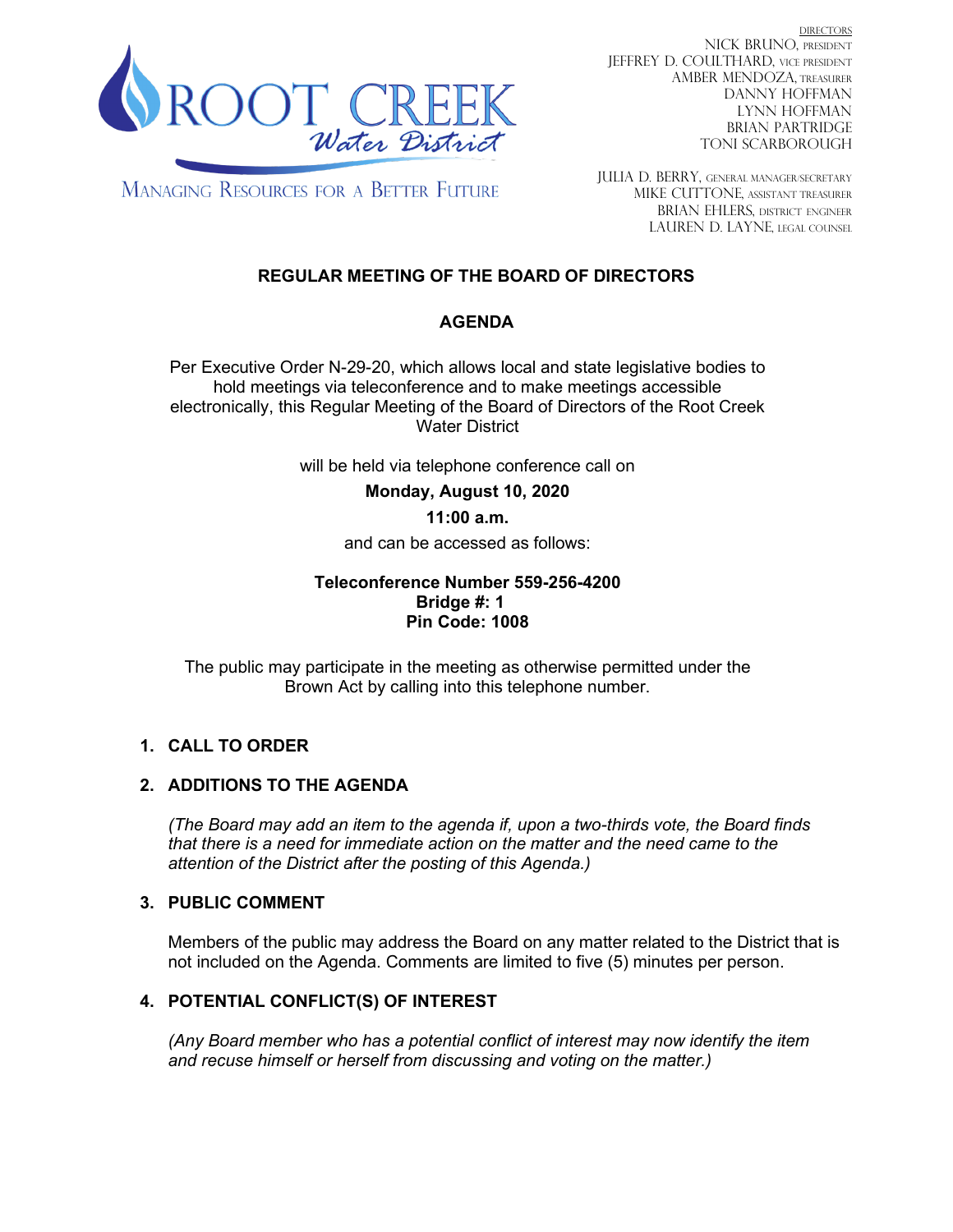### **5. CONSENT CALENDAR** – Review and Consider for Action

- **a.** Approval of Minutes of the Regular Board Meeting on July 13, 2020
- **b.** Acceptance of monthly financial reports for the month of June 2020

### **6. CORRESPONDENCE**

*(Members of the Board or Staff may provide comment on any timely matter related to the District that is not included on the agenda.)*

- **7. COMMITTEE REPORTS –** The Board may take action on any of the following items:
	- **a.** Water Supply and Utilization ad hoc Committee
	- **b.** Governance Committee
- **8. BOARD ACTION ITEMS**  The Board may take action on any of the following items:

#### **NEW BUSINESS**

- **a. District Standards and Specifications –** Review and consider action to update District Standard Specifications for Public Works Improvements to include
	- **i.** Standard W-9 Water Valve.
	- **ii.** Standard 1-18 Construction Surveying/Staking
- **b. Annexation Agreement –** Review and consider action to direct staff to amend annexation agreement p request by Bill Tathum.
- **c. Municipal Well #2 –** Review and consider action to approve expenditure of \$113,604.01 to purchase and install pump by Zim Industries, Inc.
- **d. Siting New Well –** Review and consider action to enter into contract with Provost and Pritchard to identify a site for a new District well in the amount of \$55,000.00.
- **9. DISTRICT ENGINEER'S REPORT -** The Board may take action on any of the following items
	- **a.** Operations Monthly Report
	- **b.** Wastewater Treatment Facility (WWTF) Status
	- **c.** Other District Matters
- **10. LEGAL COUNSEL REPORT** The Board may take action on any of the following items
	- **a.** Legislation
	- **b.** Other District Matters
- **11. GENERAL MANAGER'S REPORT** The Board may take action on any of the following items